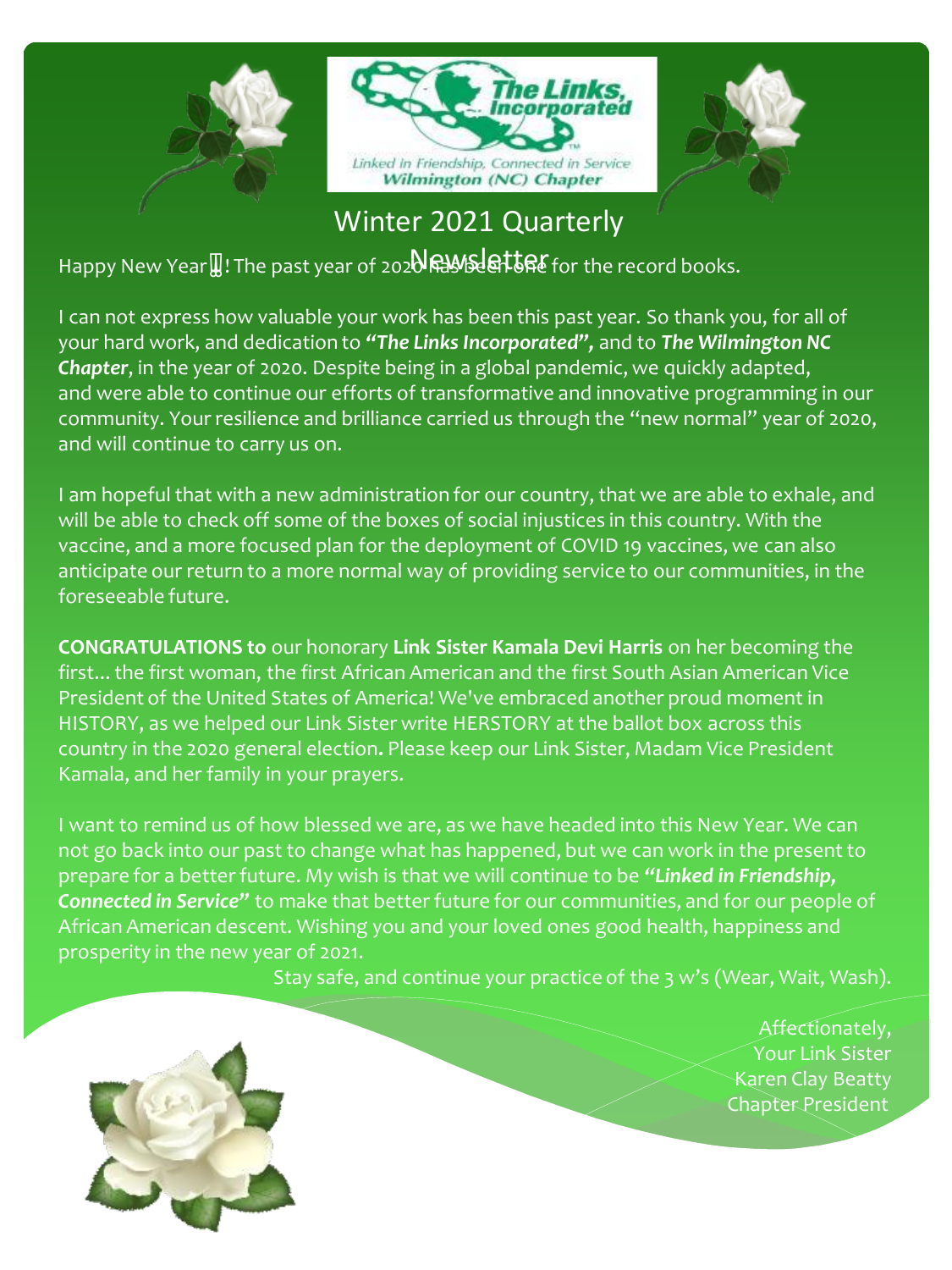## **Getting to Know Link: Karen C. Beatty, Our Chapter President**

#### **Full Name**:

Karen Cornelia Clay Beatty. Cornelia after my great grandmother whom I never met. **Nickname:**

Kiley/Kiley Boo (Only my uncle who nicknamed me calls me by it now.)

#### **Retired:**

From New Hanover County Schools. (Licensed Social Worker) **Proudest Accomplishments:**

**Persona**l – Raised two adolescent daughters as a single parent, who are graduate level college educated. **Adventure** – On a cross country trip, I rode the Sandia Peak

Tramway, an aerial tramway located next to the Sandia Mountains in Albuquerque, New Mexico. It is longest aerial tram in America. The base elevation is 6,559 feet, and it ascends to an elevation of 10,378 feet, crossing the Domingo Baca Canyon.

**Political** – Won my bid in 2012 Board of Education Primary Election, as a candidate on the ballot for the 2012 General Election, where former President Barack Obama was seeking re-election. Proud Moment!

#### **What motivates me to work?**

Life circumstances motivate me to work hard. Working on things that interest me for the benefit of others, while it offers me the benefit to connect to my community.

#### **Favorite Book to Read:**

Nonfiction. I've enjoyed many, but one of my most favorites is *"The Water Is Wide",* by Pat Conroy. So enjoyed that book, and still think about it from time to time. It was an emotional roller coaster ride. I also enjoyed *"Becoming",* by Michelle Obama

#### **Favorite Vacations**:

My cross country road trip, Lake Tahoe (sooo AH- mazing & beautiful), Hawaii, Martha's Vineyard, & Cancun, Mexico **Hobbies:**

Travel, listening to music, reading, day road trips, good conversation

#### **Favorite Holiday**

Christmas

**Where do you see yourself in five years?**

RELAXING & getting to travel to more places on my bucket list.

#### **Celebrity to meet at Starbucks**

Michelle Obama (she's a good sport, seems so honest and so inspiring). Would also like to meet Cicely Tyson (her portrayal of roles of strong African American women in movies.)



**Getting to Know Our President, Link Karen C. Beatty**

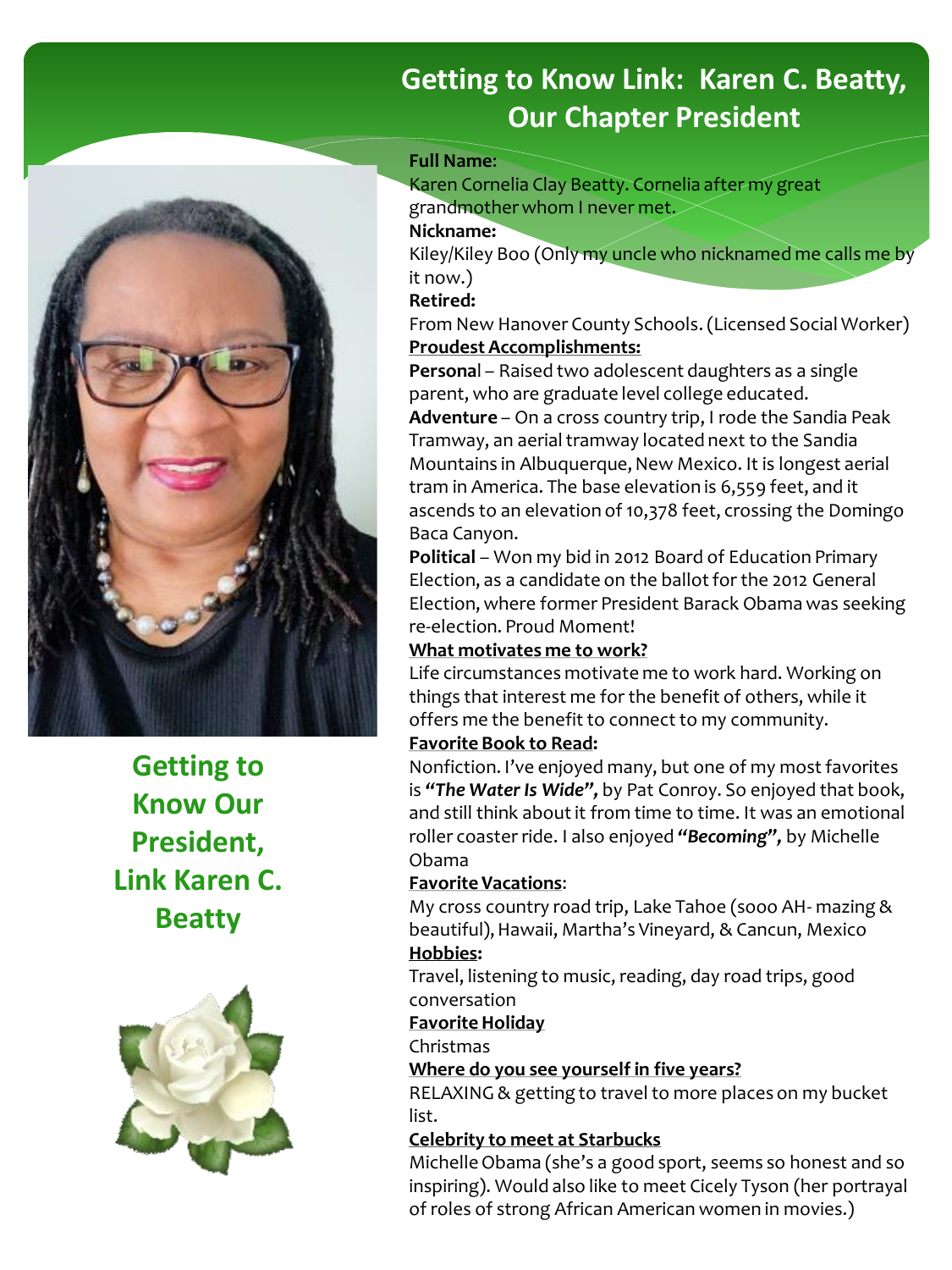

#### The Wilmington (NC) Chapter of The Links, Incorporated **Supports** "All Hands on Deck for the UN 2015 Millennium Development Goals" (2009-2015)

In support of the eight United Nations 2015 Millennium Development Goals (MDGs), all facets of the Wilmington (NC) Chapter of The Links, Incorporated combined to implement a range of activities from 2009-2015 to address targeted UN issues at the local, national, and international levels. The MDGs were defined and agreed to by all 192 UN member states and 23 international organizations to achieve by 2015. These goals were in support of every individual worldwide having the right to dignity, freedom, equality, and a basic standard of living that includes freedom from hunger and violence and that encourages education, good health, tolerance and solidarity. The Chapter fully supported these 8 MDGs with outstanding programing using the theme of "All Hands on Deck for the UN 2015 Millennium Development Goals" and was recognized with a 1st place \$5000 International Trends and Services national award by The Links, Incorporated at the 2012 National Assembly.

securing 3,240 meais from Feed My Starving<br>Children, transportation, and delivery to the orphanage. This was 230 meals for each of the 14 **MDG #1: End Hunger-**Arranged for food to be donated to an orphanage (Karim Children's Care Center) in Arusha, Tanzania. Chapter coordinated securing 3,240 meals from Feed My Starving people at the orphanage.

**Chapter Member MDG #2: Universal Education-**Supported (financial . & school supplies) Centre D'Etudes Classiques de Meyer (Haiti); Supported (school supplies & books) All Saints School (Belize); and Supported (financial) HBCU initiative with contributions to Voorhees College.

**MDG #3: Gender Equality**-Jointly sponsored "Walk to End Violence Against Women & Girls" with UN Women and UN Association.

**MDG #4: Child Health-** Purchased and installed a water purification system at Centre D'Etudes Classiques de Meyer (Haiti) using the \$5000 national award. The system provided clean water for school students and staff and the local community. Chapter also sponsored a Childhood Obesity Initiative and "Planting Seeds Knowledge to Grow a Healthier Generation" initiative.



Childhood Obesity Initiative and **"**From Our Hearts to Yours" Initiative. (financial) South African Diabetes Initiative .

**MDG #7: Environmental Sustainability-**Jointly sponsored "Taking Root" film screening with UN Association.

**MDG #8: Global Partnership-** Participated in Public Policy issues, Links Day at the Capital, and Darfur Letter Writing Campaign. Jointly sponsored activities with UN Women and UN Association.



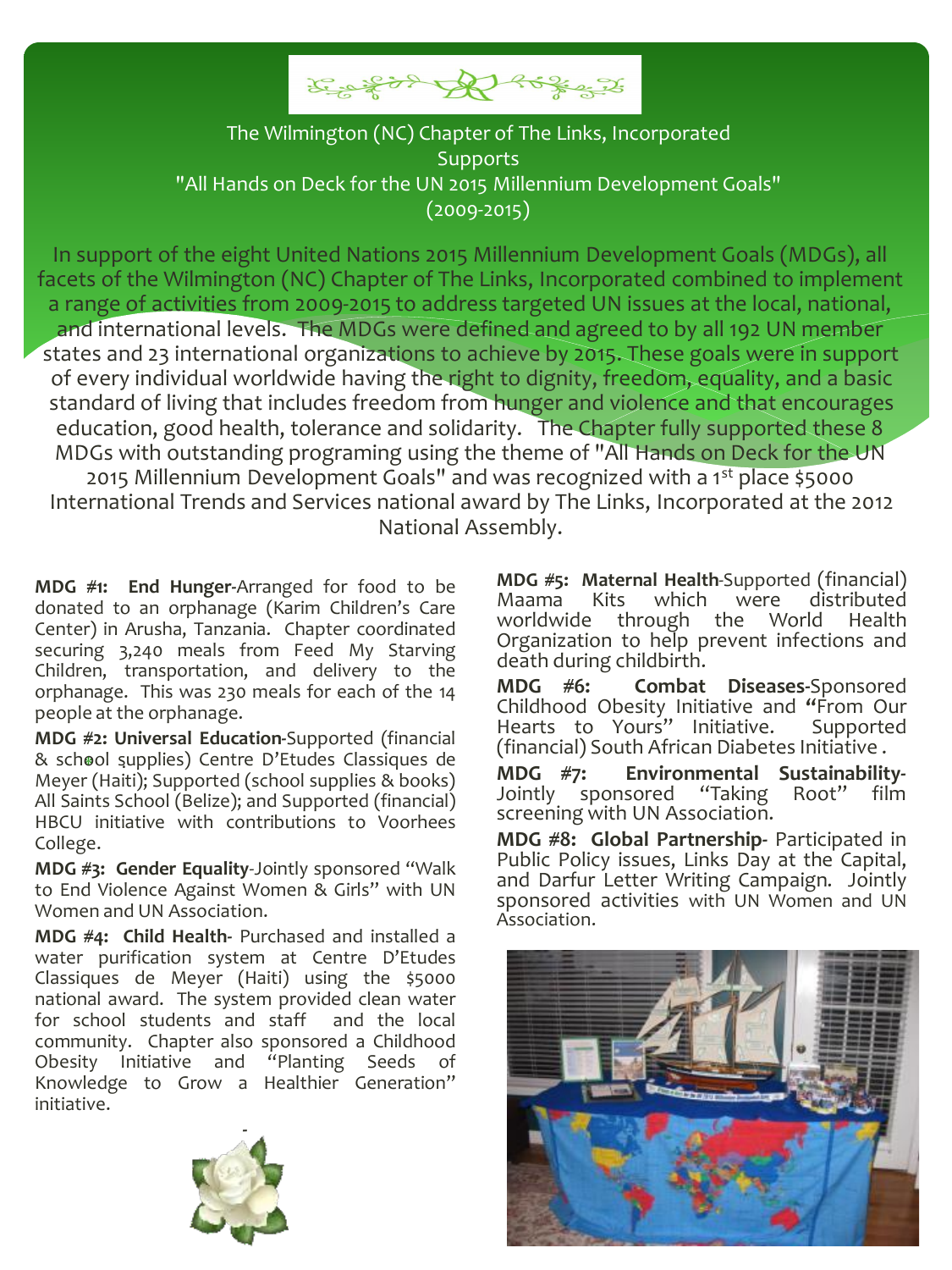# *Link Family Firsts*

Link Edith Ward had the opportunity to be a very proud grandmother. Her granddaughter, Breanna, was recently featured on ABC's Good Morning America. Breanna was on a segment produced one morning during Christmas week in NYC on the west side of Manhattan with cold temperatures breezing around 30+ degrees...Burrr.

Breanna is a trainer with *Equinox,* a Luxury Fitness Company. Their Global headquarters is in NYC, and their clientele is impressive. The EQUINOX theme is *"High Performance Living".* Breanna ran track and field from the age of eight, earning a four-year college scholarship. Although her degree is in English...Breanna loves the healthy exercise lifestyle. Link Edith remembers her running around trying to keep up with her as a little girl, but she was too fast for her. Quoting Link Edith, "Seeing Breanna on National TV and hearing that her ABC Interview was aired in NYC up on the 'BIG' Screen in Times Square where the *Crystal New Years Eve Ball* drops at midnight, was extremely exciting for our family....especially to me as a grandma."

Breanna has agreed to be a guest speaker/presenter for the HHS Facet during the month of February which highlights *Women's Heart Health Awareness Month,* and will be formally introduced at that time.

Here's the link for viewing the Good Morning America segment, featuring Breanna:

https://www.goodmorningamerica.com/wellness/video/shakeoff-holiday-treats-christmas-hiit-mas-workout-74857025 https://abcnews.go.com/GMA/Wellness/video/shake-off-holidaytreats-christmas-hiit-mas-workout-74857025

 $t_{\text{max}}$   $\alpha_{\text{max}}$   $\Delta_{\text{max}}$